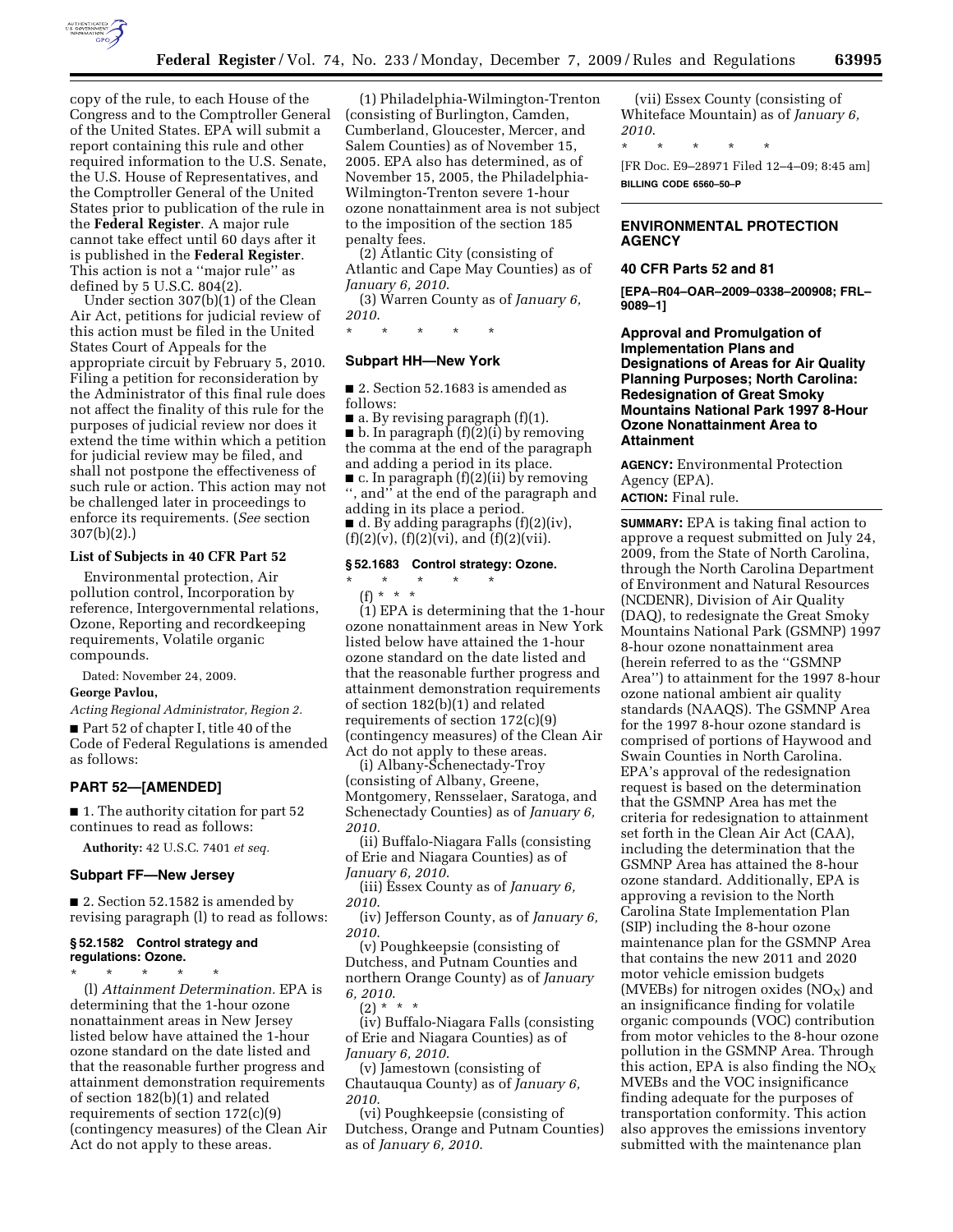(under the CAA section 172(c)(3)). On March 12, 2008, EPA issued a revised ozone standard. EPA later announced on September 16, 2009, that it may reconsider this revised ozone standard. The current action, however, is being taken to address requirements under the 1997 8-hour ozone NAAQS. Requirements for the GSMNP Area under the 2008 standard will be addressed in the future.

**DATES:** *Effective Date:* This rule will be effective January 6, 2010.

**ADDRESSES:** EPA has established a docket for this action under Docket Identification No. EPA–R04–OAR– 2009–0338. All documents in the docket are listed on the *http:// www.regulations.gov* Web site. Although listed in the index, some information is not publicly available, *i.e.,* Confidential Business Information or other information whose disclosure is restricted by statute. Certain other material, such as copyrighted material, is not placed on the Internet and will be publicly available only in hard copy form. Publicly available docket materials are available either electronically through *http:// www.regulations.gov* or in hard copy at the Regulatory Development Section, Air Planning Branch, Air, Pesticides and Toxics Management Division, U.S. Environmental Protection Agency, Region 4, 61 Forsyth Street, SW., Atlanta, Georgia 30303–8960. EPA requests that if at all possible, you contact the person listed in the **FOR FURTHER INFORMATION CONTACT** section to schedule your inspection. The Regional Office's official hours of business are Monday through Friday, 8:30 to 4:30, excluding Federal holidays.

**FOR FURTHER INFORMATION CONTACT:** Jane Spann or Nacosta Ward, Regulatory Development Section, Air Planning Branch, Air, Pesticides and Toxics Management Division, U.S. Environmental Protection Agency, Region 4, 61 Forsyth Street, SW., Atlanta, Georgia 30303–8960. Jane Spann may be reached by phone at (404) 562–9029 or via electronic mail at *spann.jane@epa.gov*. The telephone number for Ms. Ward is (404) 562–9140 and the electronic mail at *ward.nacosta@epa.gov*.

## **SUPPLEMENTARY INFORMATION:**

#### **Table of Contents**

- I. What Is the Background for the Actions?
- II. What Actions Is EPA Taking?
- III. Why Is EPA Taking These Actions?
- IV. What Are the Effects of These Actions?
- V. Final Action
- VI. Statutory and Executive Order Reviews

# **I. What Is the Background for the Actions?**

On July 24, 2009, North Carolina, through the NCDENR, DAQ, submitted a request to redesignate the GSMNP Area to attainment for the 1997 8-hour ozone standard, and for EPA approval of the North Carolina SIP revision containing a maintenance plan for the GSMNP Area. In an action published on October 16, 2009, (74 FR 53198) EPA proposed to approve the redesignation of the GSMNP Area to attainment. EPA also proposed approval of North Carolina's plan for maintaining the 1997 8-hour NAAQS as a SIP revision, including the emissions inventory submitted pursuant to CAA section 172(c)(3); and proposed to approve the NO<sub>X</sub> MVEBs and VOC insignificance finding for the GSMNP Area that were contained in the maintenance plan. In the October 16, 2009, proposed action, EPA also provided information on the status of EPA's transportation conformity adequacy determination for the GSMNP Area  $NO<sub>X</sub>$  MVEBs and the VOCs insignificance finding. EPA received no comments on the October 16, 2009, proposal.

In this action, EPA is also finalizing its determination that the new  $NO<sub>x</sub>$ MVEBs and the VOC insignificance finding for the GSMNP Area are adequate for transportation conformity purposes. The MVEBs included in the maintenance plan area are as follows:

#### TABLE 1—GSMNP AREA MVEBS

[Kilograms per day1]

|              | 2011  |       |
|--------------|-------|-------|
| $NO_x$ MVEBs | 179.9 | 127.0 |

1 North Carolina has provided the conversion factor of 907.1847 kilograms per ton, rounded to two decimal places for tons to allow for comparison of the MVEBs to the emissions inventory (expressed in tons per day) in this Area.

EPA's adequacy public comment period on these MVEBs and the VOC insignificance finding (as contained in North Carolina's submittal) began on May 18, 2009, and closed on June 17, 2009. No comments were received during EPA's adequacy public comment period. Through this **Federal Register**  notice, EPA is finding the 2011 and 2020  $NO<sub>X</sub>$  MVEBs, and the VOC insignificance finding, as contained in North Carolina's submittal, adequate. These MVEBs and the insignificance finding meet the adequacy criteria contained in the Transportation Conformity Rule. The new  $NO<sub>x</sub>$  MVEBs must be used for future transportation conformity determinations.

Additionally, transportation partners in this area should note the VOC insignificance finding in future conformity determinations.

As was discussed in greater detail in the October 16, 2009, proposal, this redesignation is for the 1997 8-hour ozone designations finalized in 2004 (69 FR 23857, April 30, 2004). Various aspects of EPA's Phase 1 8-hour ozone implementation rule were challenged in court and on December 22, 2006, the U.S. Court of Appeals for the District of Columbia Circuit (DC Circuit Court) vacated EPA's Phase 1 Implementation Rule for the 8-hour ozone standard. (69 FR 23951, April 30, 2004). *South Coast Air Quality Management Dist. (SCAQMD)* v. *EPA*, 472 F.3d 882 (DC Cir. 2006). On June 8, 2007, in response to several petitions for rehearing, the DC Circuit Court clarified that the Phase 1 Rule was vacated only with regard to those parts of the Rule that had been successfully challenged. Therefore, the Phase 1 Rule provisions related to classifications for areas currently classified under subpart 2 of title I, part D of the CAA as 8-hour nonattainment areas, the 8-hour attainment dates and the timing for emissions reductions needed for attainment of the 8-hour ozone NAAQS, remain effective. The June 8th decision left intact the Court's rejection of EPA's reasons for implementing the 8-hour standard in certain nonattainment areas under subpart 1 in lieu of subpart 2. By limiting the vacatur, the Court let stand EPA's revocation of the 1-hour standard and those anti-backsliding provisions of the Phase 1 Rule that had not been successfully challenged. The June 8th decision affirmed the December 22, 2006, decision that EPA had improperly failed to retain measures required for 1-hour nonattainment areas under the anti-backsliding provisions of the regulations: (1) Nonattainment area New Source Review (NSR) requirements based on an area's 1-hour nonattainment classification; (2) Section 185 penalty fees for 1-hour severe or extreme nonattainment areas; and (3) measures to be implemented pursuant to section  $172(c)(9)$  or  $182(c)(9)$  of the CAA, on the contingency of an area not making reasonable further progress toward attainment of the 1-hour NAAQS, or for failure to attain that NAAQS. The June 8th decision clarified that the Court's reference to conformity requirements for anti-backsliding purposes was limited to requiring the continued use of 1-hour MVEBs until 8-hour budgets were available for 8-hour conformity determinations, which is already required under EPA's conformity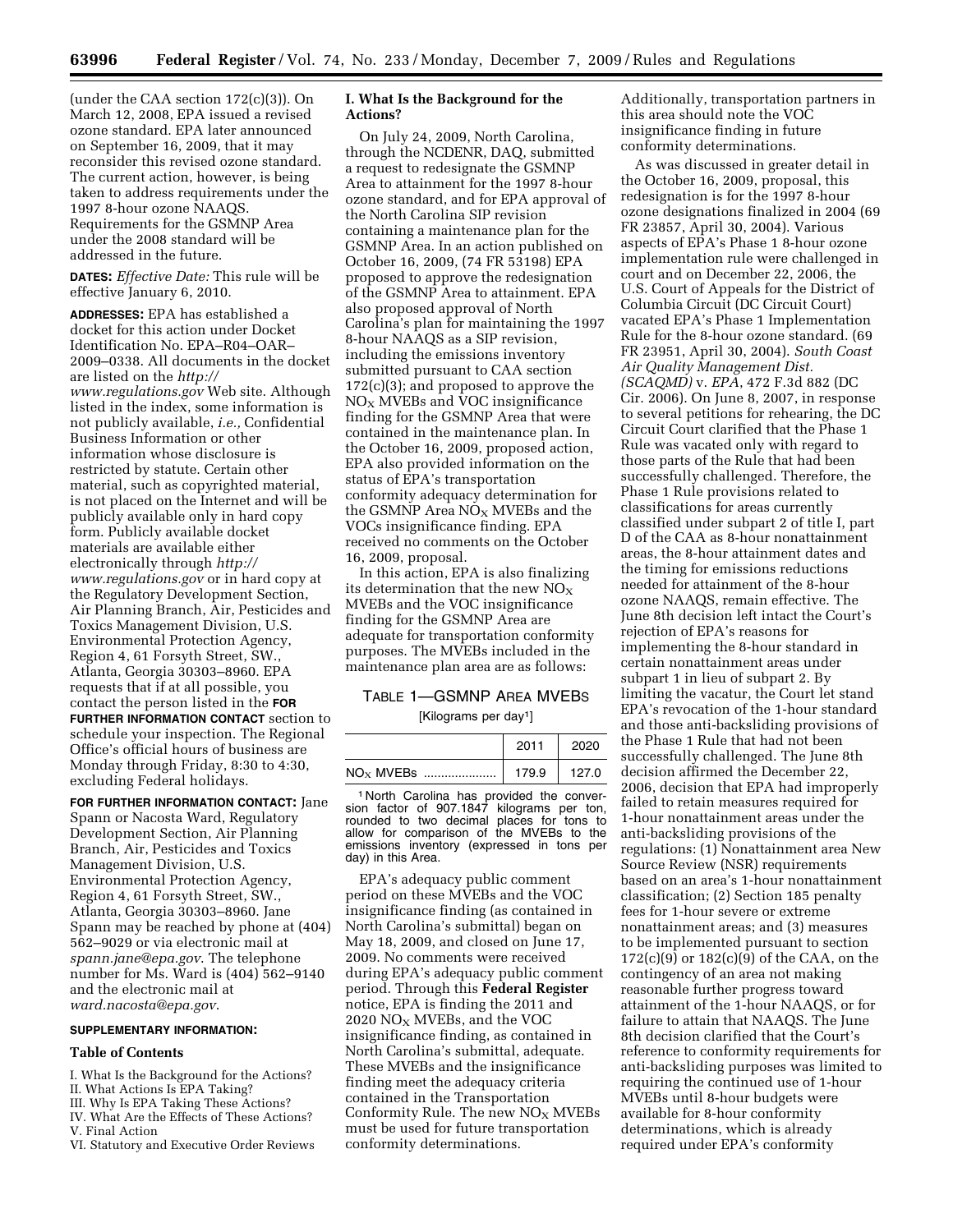regulations. The Court thus clarified that 1-hour conformity determinations are not required for anti-backsliding purposes.

With respect to the requirement for transportation conformity under the 1-hour standard, the Court in its June 8th decision clarified that for those areas with 1-hour MVEBs in their 1 hour maintenance plans, antibacksliding requires only that those 1 hour budgets must be used for 8-hour conformity determinations until replaced by 8-hour budgets. To meet this requirement, conformity determinations in such areas must continue to comply with the applicable requirements of EPA's conformity regulations at 40 CFR Part 93. The GSMNP Area was never designated nonattainment for the 1-hour ozone standard and thus does not have 1-hour MVEBs to consider.

For the above reasons, and those set forth in the October 16, 2009, proposal for the redesignation of the GSMNP Area, EPA does not believe that the Court's rulings alter any requirements relevant to this redesignation action so as to preclude redesignation, and do not prevent EPA from finalizing this redesignation. EPA believes that the Court's December 22, 2006, and June 8, 2007, decisions impose no impediment to moving forward with redesignation of the GSMNP Area to attainment. Even in light of the Court's decisions, redesignation is appropriate under the relevant redesignation provisions of the CAA and longstanding policies regarding redesignation requests.

#### **II. What Actions Is EPA Taking?**

EPA is taking final action to approve North Carolina's redesignation request and to change the legal designation of the GSMNP Area from nonattainment to attainment for the 8-hour ozone NAAQS. The GSMNP Area is comprised of portions of Haywood and Swain Counties in North Carolina. EPA is also approving North Carolina's 8-hour ozone maintenance plan for the GSMNP Area (such approval being one of the CAA criteria for redesignation to attainment status), including the emissions inventory which was submitted pursuant to CAA section  $172(c)(3)$ . The maintenance plan is designed to help keep the GSMNP Area in attainment for the 8-hour ozone NAAQS through 2020. These approval actions are based on EPA's determination that North Carolina has demonstrated that the GSMNP Area has met the criteria for redesignation to attainment specified in the CAA, including a demonstration that the GSMNP Area has attained the 8-hour

ozone standard. EPA's analyses of North Carolina's 8-hour ozone redesignation request and maintenance plan are described in detail in the proposed rule published October 16, 2009 (74 FR 53198).

Consistent with the CAA, the maintenance plan that EPA is approving also includes 2011 and 2020 MVEBs for  $NO<sub>X</sub>$ , and a VOC insignificance finding for the GSMNP Area. In this action, EPA is approving these 2011 and 2020 MVEBs, and the VOC insignificance finding. For regional emission analysis years that involve years prior to 2020, the new 2011 MVEB are the applicable budgets (for the purpose of conducting transportation conformity analyses). For regional emission analysis years that involve the year 2020 and beyond, the applicable budgets, for the purpose of conducting transportation conformity analyses, are the new 2020 MVEB. In this action, EPA is also finding adequate the GSMNP Area's new  $NO<sub>x</sub>$  MVEBs and North Carolina's insignificance finding for VOC contribution from motor vehicles to the 8-hour ozone pollution for the GSMNP Area.

#### **III. Why Is EPA Taking These Actions?**

EPA has determined that the GSMNP Area has attained the 8-hour ozone standard and has also determined that North Carolina has demonstrated that all other criteria for the redesignation of the GSMNP Area from nonattainment to attainment of the 8-hour ozone NAAQS have been met. *See,* section 107(d)(3)(E) of the CAA. EPA is also taking final action to approve the maintenance plan for the GSMNP Area as meeting the requirements of sections 175A and 107(d) of the CAA, and the emissions inventory as meeting the requirements of section 172(c)(3) of the CAA. Furthermore, EPA is finding adequate and approving the new 2011 and 2020 regional MVEBs contained in North Carolina's maintenance plan because these MVEBs are consistent with maintenance for the GSMNP Area. In the October 16, 2009, proposal to redesignate the GSMNP Area, EPA described the applicable criteria for redesignation to attainment and its analysis of how those criteria have been met. The rationale for EPA's findings and actions is set forth in the proposed rulemaking and summarized in this final rulemaking.

## **IV. What Are the Effects of These Actions?**

Approval of the redesignation request changes the legal designation of the portions of Haywood and Swain Counties in North Carolina (in association with the GSMNP Area) for

the 1997 8-hour ozone NAAQS, found at 40 CFR part 81. The approval also incorporates into the North Carolina SIP a plan for maintaining the 8-hour ozone NAAQS in the GSMNP Area through 2020. The maintenance plan includes contingency measures to remedy future violations of the 1997 8-hour ozone NAAQS, establishes  $NO<sub>x</sub>$  MVEBs for the years 2011 and 2020 for the GSMNP Area, and provides a finding that VOC are an insignificant contributor from motor vehicles to the 8-hour ozone pollution in the GSMNP Area. Additionally, this action approves the emissions inventory for this area pursuant to section 172(c)(3) of the CAA.

## **V. Final Action**

After evaluating North Carolina's redesignation request, EPA is taking final action to approve the redesignation and change the legal designation of the portions of Haywood and Swain Counties in North Carolina (in association with the GSMNP Area) from nonattainment to attainment for the 1997 8-hour ozone NAAQS. Through this action, EPA is also approving into the North Carolina SIP the 8-hour ozone maintenance plan for the GSMNP Area, which includes the new  $NO<sub>X</sub>$  MVEBs of 179.9 kilograms per day (kgd) for the year 2011, and 127.0 kgd for the year 2020. EPA is also finding adequate and approving the new 2011 and 2020 MVEBs contained in North Carolina's maintenance plan for the GSMNP Area. If transportation conformity is implemented in this area, the North Carolina transportation partners will need to use these new MVEBs pursuant to 40 CFR 93.104(e). Additionally, EPA is approving the emissions inventory for the GSMNP Area pursuant to section 172(c)(3) of the CAA.

## **VI. Statutory and Executive Order Reviews**

Under Executive Order 12866 (58 FR 51735, October 4, 1993), this action is not a ''significant regulatory action'' and therefore is not subject to review by the Office of Management and Budget. For this reason, this action is also not subject to Executive Order 13211, ''Actions Concerning Regulations That Significantly Affect Energy Supply, Distribution, or Use'' (66 FR 28355, May 22, 2001). This action merely approves State law as meeting Federal requirements and imposes no additional requirements beyond those imposed by State law. Accordingly, the Administrator certifies that this rule will not have a significant economic impact on a substantial number of small entities under the Regulatory Flexibility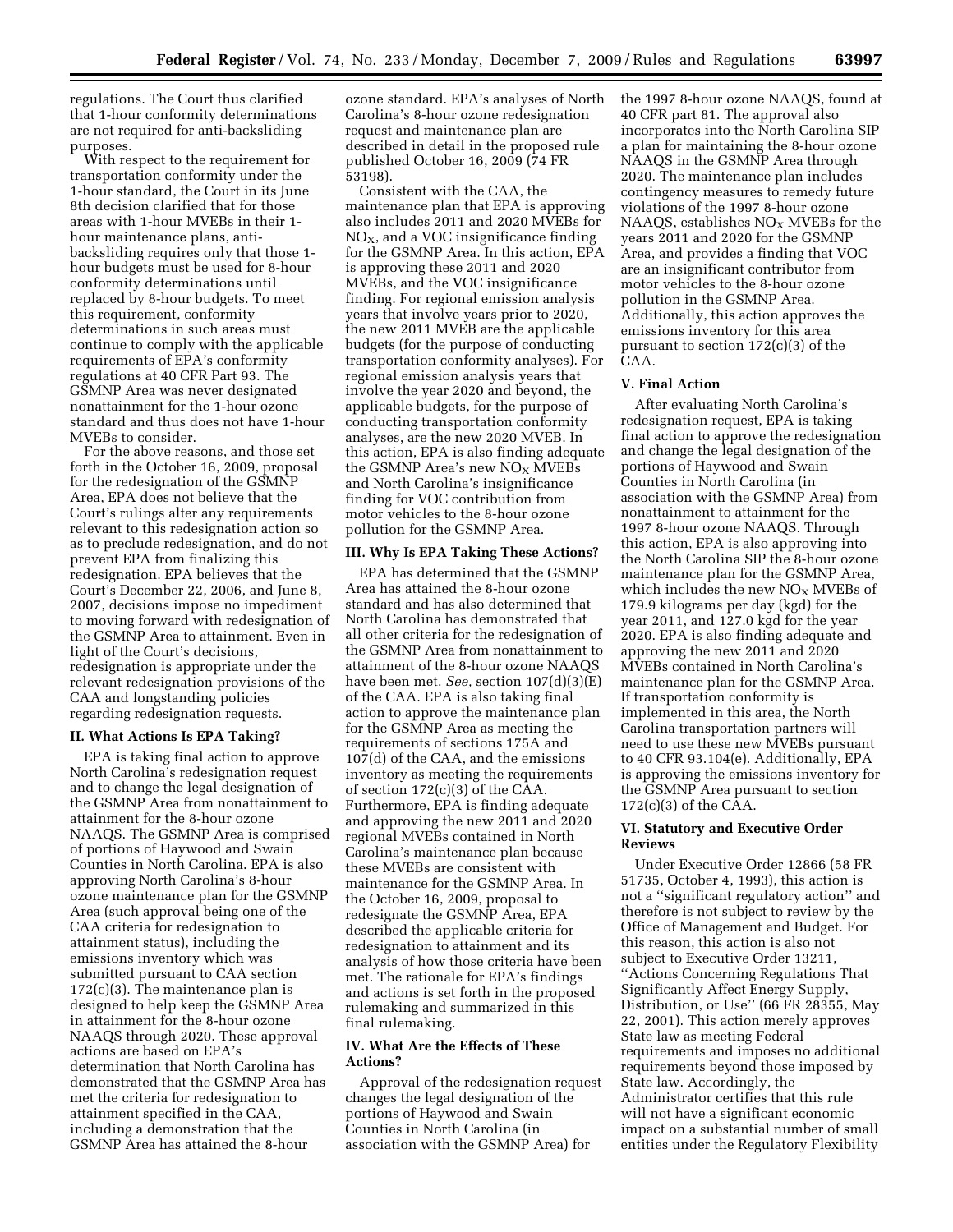Act (5 U.S.C. 601 *et seq.*). Because this rule approves pre-existing requirements under State law and does not impose any additional enforceable duty beyond that required by State law, it does not contain any unfunded mandate or significantly or uniquely affect small governments, as described in the Unfunded Mandates Reform Act of 1995 (Pub. L. 104–4).

This rule also does not have Tribal implications because it will not have a substantial direct effect on one or more Indian Tribes, on the relationship between the Federal Government and Indian Tribes, or on the distribution of power and responsibilities between the Federal Government and Indian Tribes, as specified by Executive Order 13175 (65 FR 67249, November 9, 2000). This action also does not have Federalism implications because it does not have substantial direct effects on the States, on the relationship between the national government and the States, or on the distribution of power and responsibilities among the various levels of government, as specified in Executive Order 13132 (64 FR 43255, August 10, 1999). This action merely affects the status of a geographical area, does not impose any new requirements on sources or allow a State to avoid adopting or implementing other requirements, and does not alter the relationship or the distribution of power and responsibilities established in the CAA. This rule also is not subject to Executive Order 13045, ''Protection of Children from Environmental Health Risks and Safety Risks'' (62 FR 19885, April 23, 1997), because it is not economically significant and because the Agency does not have reason to believe that the rule concerns an environmental health risk or safety risk that may disproportionately affect children.

In reviewing SIP submissions, EPA's role is to approve State choices, provided that they meet the criteria of the CAA. In this context, in the absence of a prior existing requirement for the State to use voluntary consensus standards (VCS), EPA has no authority to disapprove a SIP submission for failure to use VCS. It would thus be inconsistent with applicable law for EPA, when it reviews a SIP submission, to use VCS in place of a SIP submission that otherwise satisfies the provisions of the CAA. Thus, the requirements of section 12(d) of the National Technology Transfer and Advancement Act of 1995 (15 U.S.C. 272 note) do not apply. This rule does not impose an information collection burden under the provisions of the Paperwork Reduction Act of 1995 (44 U.S.C. 3501 *et seq.*).

The Congressional Review Act, 5 U.S.C. 801 *et seq.,* as added by the Small Business Regulatory Enforcement Fairness Act of 1996, generally provides that before a rule may take effect, the agency promulgating the rule must submit a rule report, which includes a copy of the rule, to each House of the Congress and to the Comptroller General of the United States. EPA will submit a report containing this rule and other required information to the U.S. Senate, the U.S. House of Representatives, and the Comptroller General of the United States prior to publication of the rule in the **Federal Register**. A major rule cannot take effect until 60 days after it is published in the **Federal Register**. This action is not a ''major rule'' as defined by 5 U.S.C. 804(2).

Under section 307(b)(1) of the CAA, petitions for judicial review of this action must be filed in the United States Court of Appeals for the appropriate circuit by *February 5, 2010.* Filing a petition for reconsideration by the Administrator of this final rule does not

affect the finality of this rule for the purposes of judicial review nor does it extend the time within which a petition for judicial review may be filed, and shall not postpone the effectiveness of such rule or action. This action may not be challenged later in proceedings to enforce its requirements. (*See* section 307(b)(2) of the CAA.)

# **List of Subjects**

## *40 CFR Part 52*

Environmental protection, Air pollution control, Intergovernmental relations, Incorporation by reference, Nitrogen dioxide, Ozone, Reporting and recordkeeping requirements, Volatile organic compounds.

## *40 CFR Part 81*

Environmental protection, Air pollution control, National parks, Wilderness areas.

Dated: November 20, 2009.

## **Beverly H. Banister,**

*Acting Regional Administrator, Region 4.* 

■ 40 CFR part 52 and 81 are amended as follows:

## **PART 52—[AMENDED]**

■ 1. The authority citation for part 52 continues to read as follows:

**Authority:** 42 U.S.C. 7401 *et seq.* 

#### **Subpart II—North Carolina**

■ 2. Section § 52.1770(e) is amended by adding a new entry at the end of the table for ''8-Hour Ozone Maintenance Plan for the Great Smoky Mountains National Park Area'' to read as follows:

**§ 52.1770 Identification of plan** 

\* \* \* \* \* (e) \* \* \*

# EPA-APPROVED NORTH CAROLINA NON-REGULATORY PROVISIONS

| Provision                                                                            |  | State effective<br>EPA approval<br>date<br>date |           | <b>Federal Register citation</b> |  |                                     |
|--------------------------------------------------------------------------------------|--|-------------------------------------------------|-----------|----------------------------------|--|-------------------------------------|
|                                                                                      |  |                                                 |           |                                  |  |                                     |
| 8-Hour Ozone Maintenance Plan for the Great Smoky Mountains Na-<br>tional Park Area. |  |                                                 | 7/24/2009 | 12/07/09                         |  | [Insert first page of publication]. |

## **PART 81—[AMENDED]**

■ 1. The authority citation for part 81 continues to read as follows:

**Authority:** 42 U.S.C. 7401 *et seq.* 

■ 2. In Section § 81.334, the table entitled ''North Carolina—Ozone (8-Hour Standard)'' is amended under ''Haywood and Swain Cos. (Great Smoky NP), NC'' by revising the entries

for ''Haywood County (part)'' and ''Swain County (part)'' to read as follows:

#### **§ 81.334 North Carolina**

\* \* \* \* \*